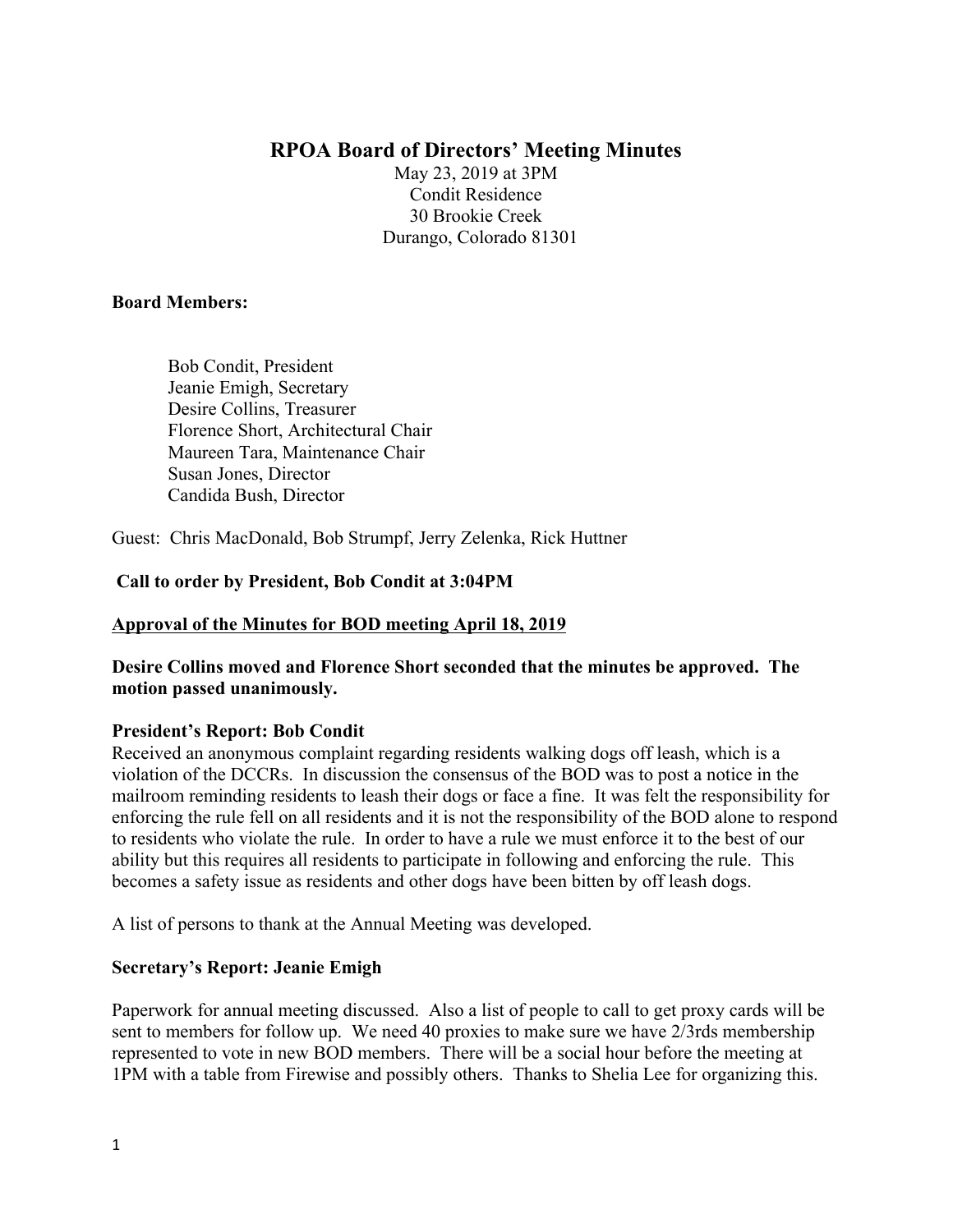# **Treasurer and Finance: Desire Collins**

All but one homeowner has paid annual assessment. Following discussion Desire and Bob will meet with attorney to discuss options regarding this payment.

No change in our investments at this time.

#### **Architecture: Florence Short Approved:**

Lot 25 Deck Repairs Lot 14 Replacement of deck with Treks product and repainting and staining house Lot 103 Landscaping Lot 97 Removal of 2 trees recommended by Firewise . Owner did not get prior Architectural Approval as required.

The Architectural Committee has been working diligently on the Process for the Periodic Review of Permitted Roofing Materials. This review has been comprehensive and has followed the Objectives and Procedures outlined in the Plan of Action presented to the BOD on 3/18/19. It includes both existing permitted and new roofing materials. Extensive research and interviews have been conducted. The Committee is now in the final stages of analyzing and evaluating the immense amount of information and materials gathered by the members and Bob Condit. At the conclusions of this evaluation process, the Committee will present a formal recommendation to the Board for their consideration and approval.

A new process for obtaining forms for Architectural Committee approval was presented. This will direct users to a review of the rules and the appropriate form(s) they will need. Thanks go to Susan Jones and the Committee for this work.

### **Jeanie Emigh moved and Bob Condit seconded a motion that this new procedure be added to the website and the motion carried unanimously.**

Florence asked for approval to have a number of forms printed for easy access for owners requesting this approval. She was given permission to go forward with this project**.** 

The Architectural Committee is in final stages of developing the new roofing guidelines and requirements and will be presenting these to the board for approval within the next 30 days.

#### **Maintenance Committee: Maureen Tara**

Repair work on Fawn Lake pump required the work of 3 contractors and was completed. We are still waiting for the ground to dry out along the entrance on the Hwy 550 side so truck can get in to repair split rail fence.

We are looking at the cost of the roofs on the 3 pump houses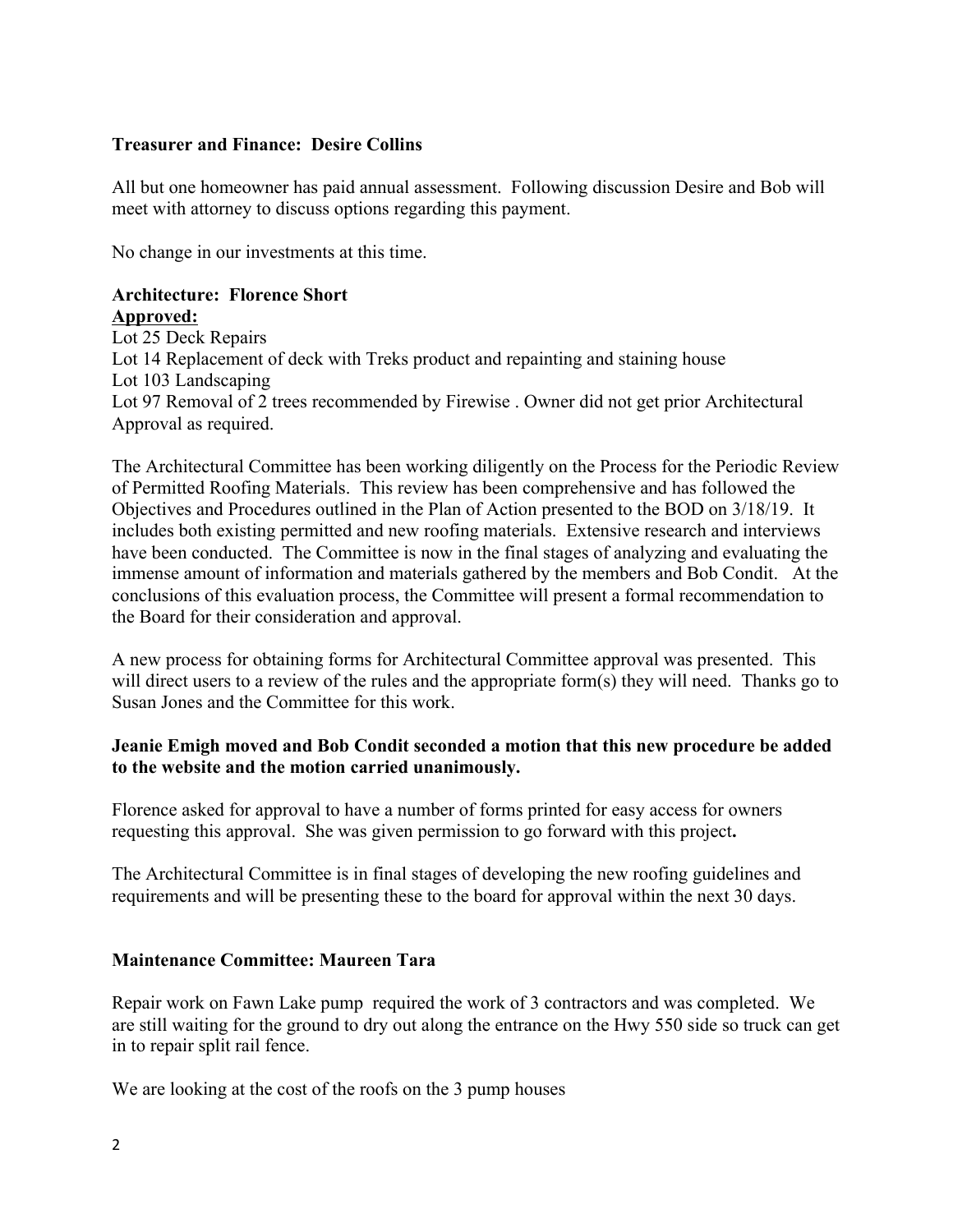Regarding streetlights. The costs have gone up 20% due to Chinese tariffs and the parts for the lights being manufactured there. We will discuss at annual meeting because current costs are way above budgeted amount. With some minor repairs existing lights can make it another year and we can see if costs will come down with manufacturing moving to US or tariffs being lifted. Will check with La Plata Electric to make sure that rebates will remain in effect until next year.

The rebuilding of the bridge in the reserve will begin in June and is being doing by Ranch volunteers, most notably Bob Condit.

Bids to crack seal and resurface roadways are being pursued.

Maureen is forming a committee to exam redoing entrance and in meantime no perennials are being planted their as garden may be removed.

Clean up of the reserve was done on April 25 and 26 including fire mitigation. Also work was done on the front entrance area. Thanks to all who helped.

**Maureen Tara moved and Desire Collins seconded that \$1500 be approved to remove 4 dead Cottonwood Trees in the reserve. Approval had been given by the Architectural Committee. The motion passed unanimously.** 

#### **Items requiring discussion and actions:**

Agenda has been posted on website.

(Other items in meeting agenda discussed in appropriate sections.)

Chris MacDonald discussed last meeting of Animas Planning Group. Despite the majority of the attendees objecting to the multiple use of properties in our area including 60 tiny homes the planning group approved the plan and now it goes to the county for planning approval. Residents can still submit written comments at:

http://www.lpccds.org/planning/land\_use\_codes\_and\_plans/district\_plan\_update/Animas%20Val ley%20Zoning%20District.

All zoning rules regarding Animas Valley still apply.

#### **New Business:**

Ongoing discussion with Rick Huttner regarding the gazebo and the cost of its upkeep. A bid was received to remove it from Tim Nistler but what would go in its place has to be evaluated and discussed. Also should it be removed or maintain is a question for the membership. Input will be requested at the Annual Meeting. It is seldom if ever used but leaving an empty island would be an eyesore for the residents' homes who face Fawn Lake. Also if it were frequently used the noise would also affect these owners.

.